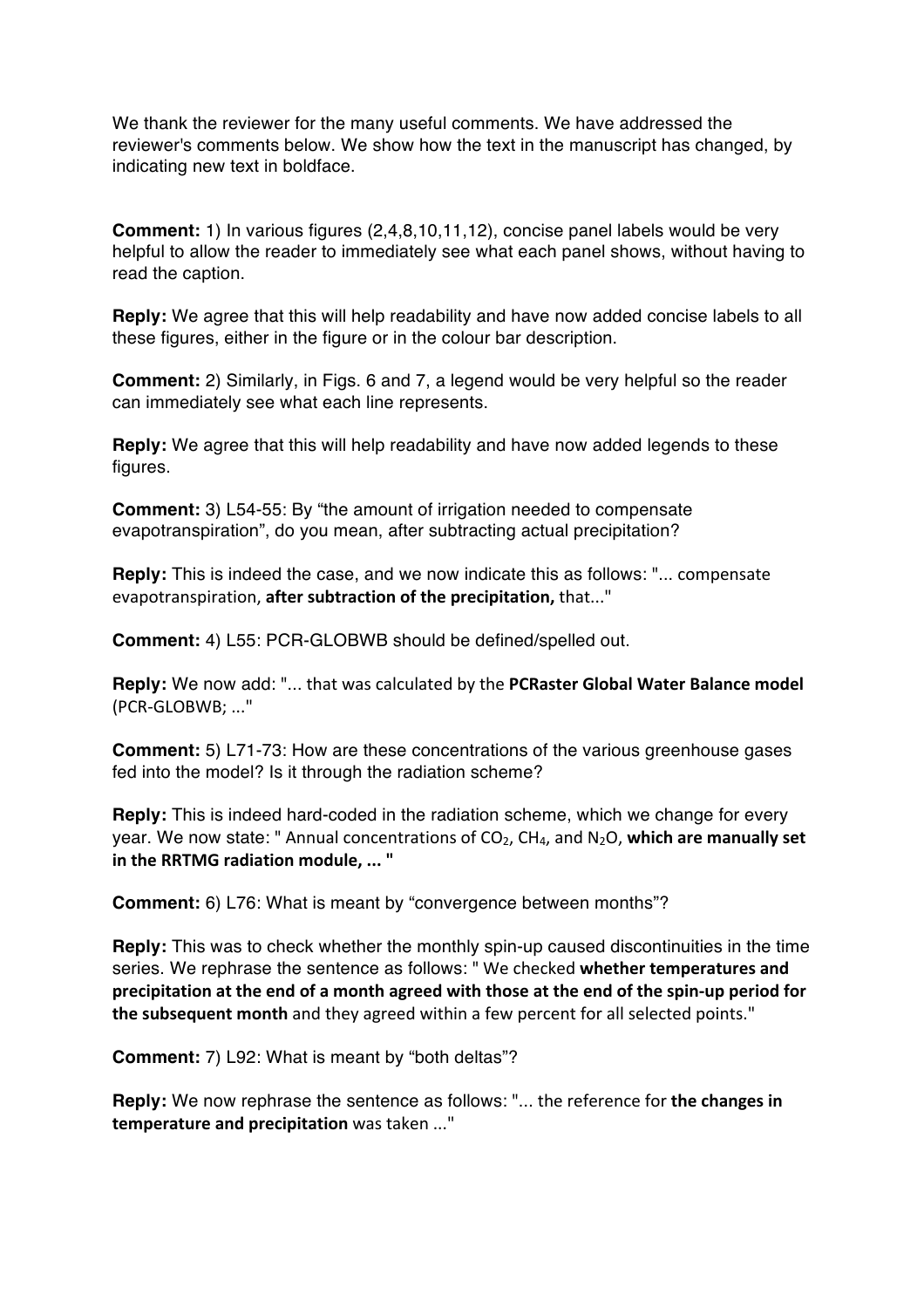**Comment:** 8) L152-154: In this sentence, it sounds like the implicit assumption is that the measurements are biased, but assuming these biases are constant in time, then we can use them to evaluate WRF's interannual variability. This should be made explicit.

**Reply:** It is not so much the problem that we assume a constant bias. Rather, it is the complete lack of data in the places where we are most interested in, meaning we can only compare it to measurements that are relatively far away. We try to make this clearer by stating: " Although not covering the glacierised areas of interest, we compared our WRF output with data of the region surrounding WKSK, to ensure that the WRF output is a reasonable representation of the regional climate between 1980-2010."

**Comment:** 9) L156: GHCN has not been defined.

**Reply:** We now state: "... from the Global Historical Climatology Network (GHCN) ..."

**Comment:** 10) L159-160: Please explain the relevance of many of these stations being situated in urban environments.

**Reply:** We now state: " This implies that the interannual variability is very well reproduced in WRF. This is despite the fact that many of these stations are situated in urban environments, with a potential heat island effect, a lack of evaporative cooling that is seen for irrigated agriculture, and a very difference surface energy balance than snow**covered areas. Hence, their locations might not be representative of the wider area, which**  might give rise to biases and trend differences when comparing the stations to the model **outcome."**

**Comment:** 11) L166-167: Implicit in this sentence is that the stations measure snow less reliably than rain. Please make this explicit and provide a reference.

**Reply:** This is indeed the case. We now state: "... with a significant fraction of snowfall, **which is more difficult to reliably measure than rain (Archer, 1998),** making comparisons of precipitation very uncertain."

**Comment:** 12) L185: How do you know that the discrepancy is only in part due to the different spatial resolution? Have you quantified the effect of the spatial resolution?

**Reply:** We averaged over identical large areas to come to this conclusion. We now state this more explicitly: "... as is evident from e.g. averaging over  $1 \times 1^\circ$  areas."

**Comment:** 13) Figure 6 is never referenced in a meaningful way. This figure shows nicely that there is no clear distinction between growing and shrinking glaciers in terms of temperature trends, but that there is a clear distinction in terms of snowfall trends. It would be nice to have some words to this effect in the text.

**Reply:** We agree and add: " Fig. 6 shows that the trend and the interannual variability of **temperature** are very similar for nearby regions of both growing and shrinking glaciers. The snowfall trends in Fig. 5 have a very different pattern, with most of the Tibetan Plateau showing an increase and the western and southern mountain ranges, such as the Himalaya and the Hindu-Kush, showing a decrease in snowfall. Furthermore, the mean level, the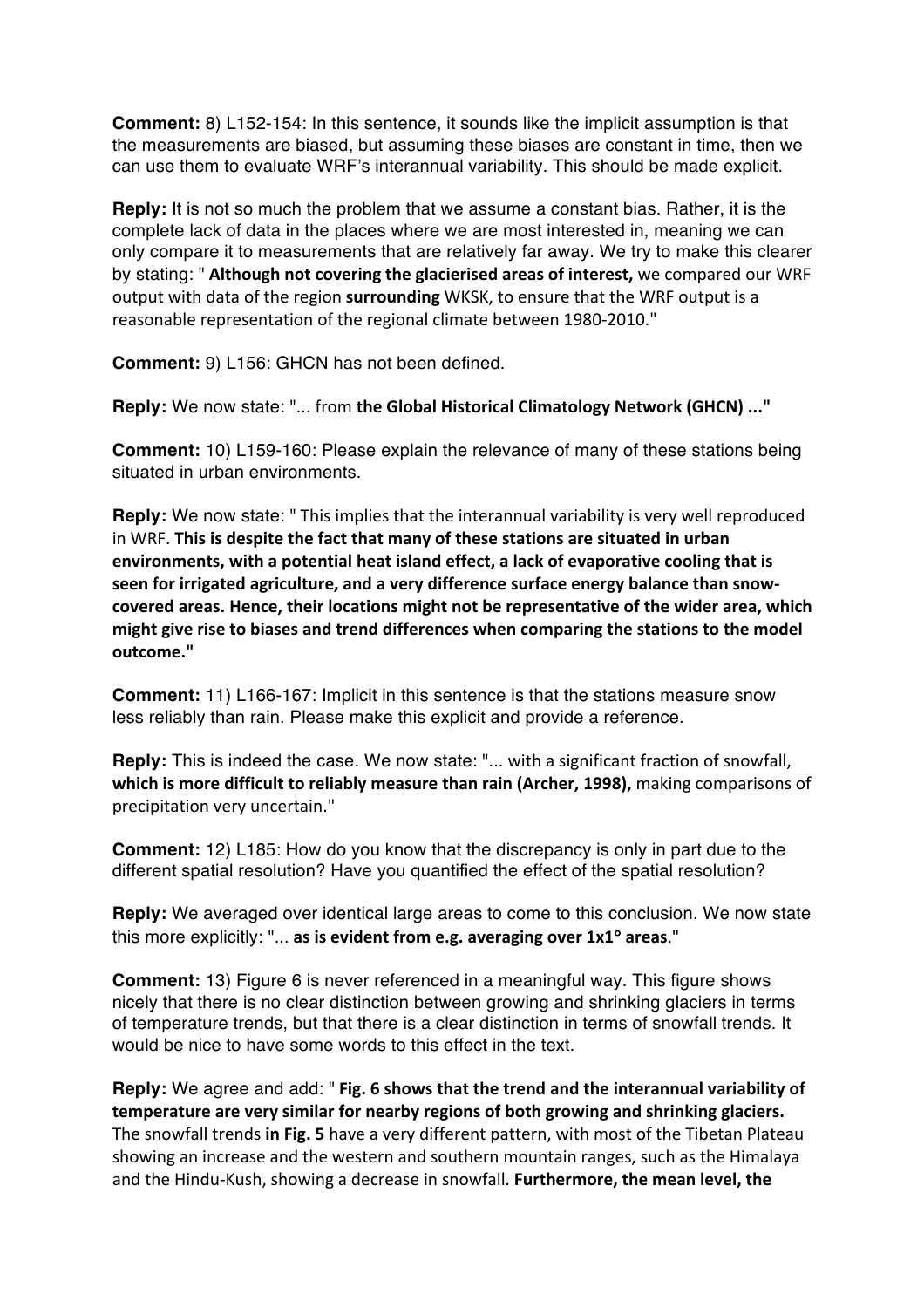**trend, and the interannual variability of snowfall is quite distinct for the two nearby regions of contrasting glacier mass balance trends.** "

**Comment:** 14) Figure 6 caption: how is representativeness of the bins determined?

**Reply:** The representativeness was not checked, but we simply picked two nearlby points with contrasting mass balances. We increased the representativeness by averaging over larger areas, and modify the caption as follows:

## **"...for two nearby 2x3° bins that have, on average, growing glaciers (38-40° N, 73-76° E, blue lines)** and shrinking glaciers (35-37° N, 72-75° E, orange, dashed lines)."

**Comment:** 15) L230-232: It is quite confusing when you say "our simulations only go out to 2010, but we compare our results for 2000-2008". Why not compare results up to 2010? If 2008 is as far as the observations go, then the limitation is in the observations, not the simulations.

**Reply:** The phrasing was indeed confusing. The observations mostly go to periods later than 2010, but the 2000-2008 period was also given in Brun et al. (2017), although it is less accurate. We now rephrase as follows: "A more detailed quantitative comparison of the above results and the observed mass balances is hampered by the fact that our simulations only go out to 2010, and hence we cannot compare with the most recent, and **most accurate geodetic mass balance data. However,** we compare our results for the **intermediate** period 2000-2008, as presented by Brun et al. (2017), in Fig. 9."

**Comment:** 16) L232-233: As well as the model showing too little growth for the growing glaciers, it shows different glaciers growing to the ones in the observations (Fig. 9). Are the growing glaciers in the model and observations at least in the same areas?

**Reply:** They are indeed. We already mentioned: " In fact, all points where we model glacier growth in Fig. 8a also show growth or stable conditions in observations (Brun et al., 2017; Kääb et al., 2015), except one point in Kääb et al., (2015)." After the comparison in Fig. 9, we add: " **However, in both cases the growing glaciers are only present in the same** region, mainly WKSK and the Tibetan Plateau."

**Comment:** 17) L259: Presumably the low glacier temperature sensitivity in the WKSK is because, even with warming, temperatures in in the WKSK are still generally below freezing? This could be clarified. Or if there is a different reason?

**Reply:** Although such a narrative is sometimes employed, it is not really true that the glaciers in WKSK always experience negative temperatures. A glacier in balance loses as much mass by melt/sublimation as it has gained by snowfall, when averaged over a long period. Because the accumulation zone in WKSK is indeed very high, the glaciers need to extend down to warmer temperatures to be in balance. We now add: " The reduced temperature sensitivity is in line with previous work (Sakai & Fujita, 2017; Wang, Liu, Shangguan, Radic, & Zhang, 2019), which argue that the generally large masses of the glaciers, and high equilibrium line altitudes, are important in explaining the lower **temperature sensitivity in WKSK.** "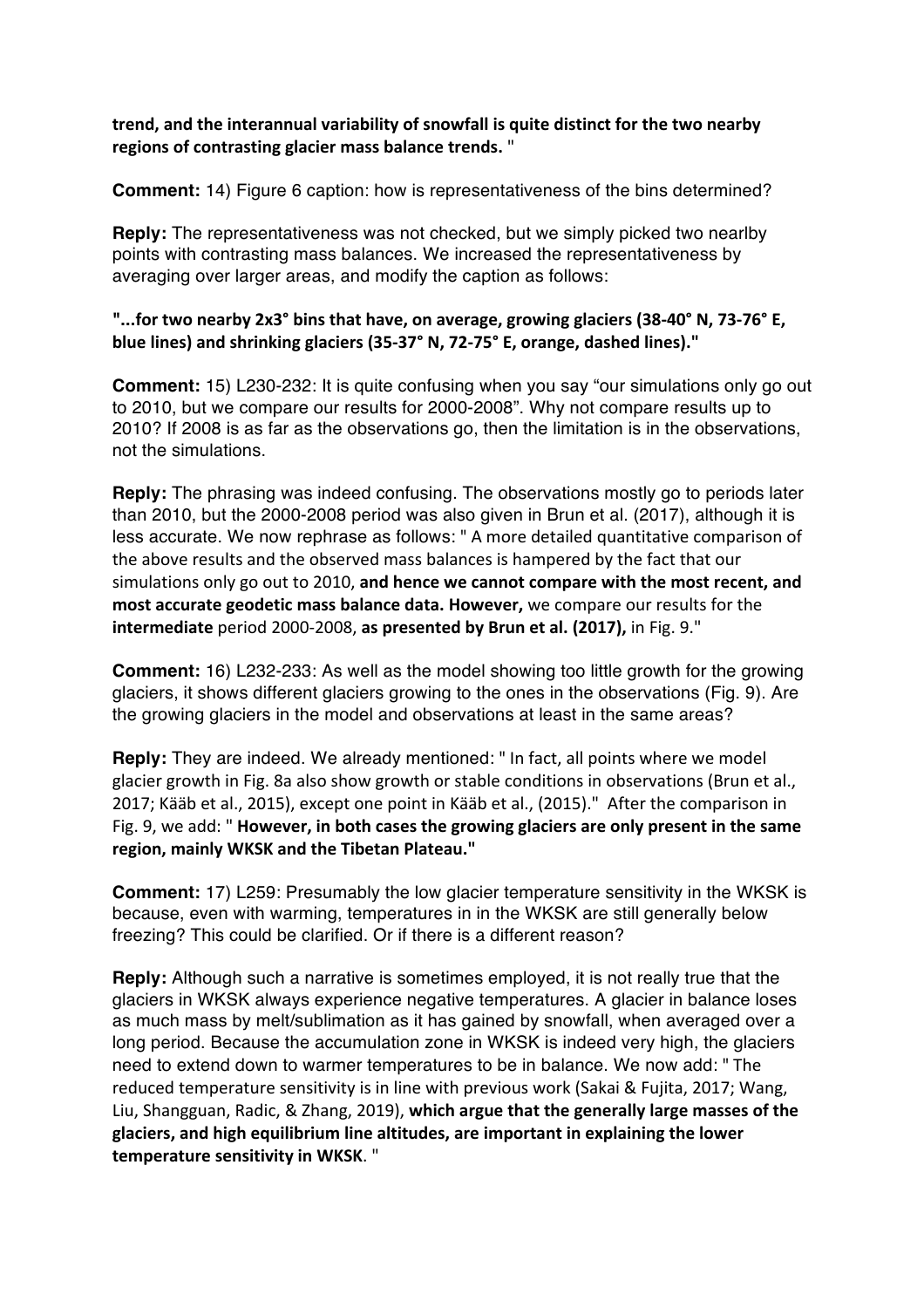**Comment:** 18) I am slightly confused about Fig. 10b. Is temperature kept constant (similarly to snowfall being constant in Fig. 10a)? Please clarify in the caption.

**Reply:** This is indeed the case, and we now add, similar to 10a: " ... and a spatially uniform and constant snowfall increase of  $+0.5\%$  yr<sup>-1</sup> of the annual mean value, with **temperature kept constant** (b)."

**Comment:** 19) L279-280: The increases in the Tarim basin are just on the very edge of the basin. Can you confirm that the specific grid points that exhibit increases in moisture contributions have undergone an increase in irrigation?

**Reply:** These are indeed the irrigation areas. In our model, mainly the Yarkand area show largest increase in irrigation, which is very close to the edge of the basin. We now add: "The regions with the second largest increases are the areas in the Tarim basin where **irrigation has increased the most, ..."** 

**Comment:** 20) L280: You say that the contribution is mainly in May to July, but only May is shown in Fig. 12.

**Reply:** We show May, because it is the month with the largest contribution to the increase in snowfall. We now clarify as follows: "... which contributes mainly in May-July, with May showing the largest resulting increase in snowfall (see Figs. 7 and 12)."

**Comment:** 21) L306-307: Do you mean the correlation is weaker because surface fluxes are lower in winter?

**Reply:** Mainly the snowfall is less in WKSK in winter. We now clarify as follows: " since this region contributes **relatively more** in winter (Fig. 12), when less snowfall reaches WKSK **(Fig. 7)**."

**Comment:** 22) L335: After "Once the groundwater is depleted, the glaciers in WKSK will also receive less snowfall from this region", you should insert, "according to our results", or something similar.

Reply: We agree, and add the following: " Once the groundwater is depleted, our results suggest that the glaciers in WKSK will also receive less snowfall from this region, resulting in their retreat."

**Comment:** Technical corrections

1) L122: if→of

2) L126: "less than 1%" should be "more than 99%", unless I misunderstand?

- 3) L147: rare→sparse
- 4) L153: of→from
- 5) L185: extremes→maxima
- 6) Figure 5 caption: insert "annual" before snowfall. Same in other figures.
- 7) L214: think→thin
- 8) L215: northwestern→southwestern. Same on L295.
- 9) L229: Fig. 3a→Fig. 8a